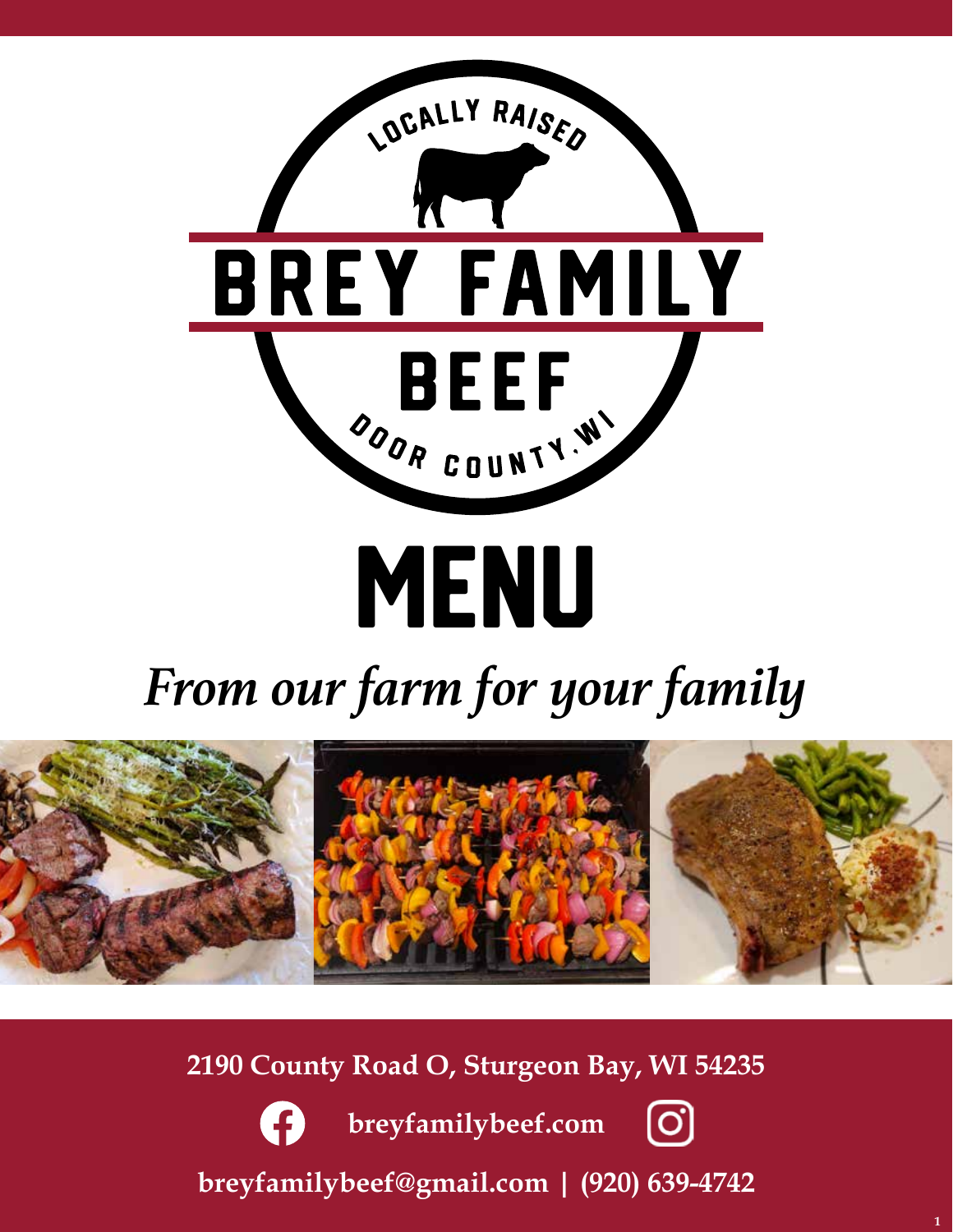# Sizzlin' steaks

**Sirloin (large)** – \$13/lb – Great for marinating and making kabobs, steak bites and more.

**T-Bone** – \$22/lb – Cut from the front of the short loin, a NY strip with a tenderloin.

**Porterhouse** – \$22/lb – Cut from the rear end of the short loin, a T-bone with a bigger tenderloin.

**New York Strip** – \$22/lb

**Club Steak** – \$22/lb – Bone-in New York Strip.

**Ribeye (Bone out)** – \$22/lb

**Rib Steak (Bone-in Ribeye)** – \$22/lb

**Ribeye Sandwich Slices** – \$22/lb

**Tenderloin (Filet Mignon)** – \$25/lb – Available in whole tenderloins or steaks.

## unique steaks

**Top Sirloin Filet** – \$15/lb – Perfectly portioned from the most tender part of the sirloin. Like our classic steaks, this steak requires only a simple seasoning or rub before grilling.

**Top Sirloin Filet "Baseball" Cut** – \$15/lb – Looking for a true homerun experience? Try the "baseball" steak – a top sirloin filet cut extra thick.

**Delmonico (Chuck Eye)** – \$15/lb – An economical alternative to a ribeye steak, cook it hot and fast.

**Finger Steak** – \$15/lb – Small portions of Flat Irons.

**Flat Iron** – \$15/lb – Extremely tender, well-marbled, flavorful and great for grilling. Cut against the grain when serving.

**Flank Steak** – \$9/lb – Lean and boneless with lots of intense beef flavor. Best when marinated and grilled or sliced thin and stir-fried. Cook it fast and hot (stovetop to oven or grill) or slow (braise).

**Skirt Steak** – \$9/lb – Thin, flavorful cut that is best when marinated and seared over high heat. Try it in fajitas, stir fry or carne asada.

**Tenderized Round Steak** – \$6/lb

**Breakfast Steaks** – \$6/lb – Thin cut and perfect for Philly Cheesesteak sandwiches.



*Porterhouse Ribeye Chuck eye Flat iron*



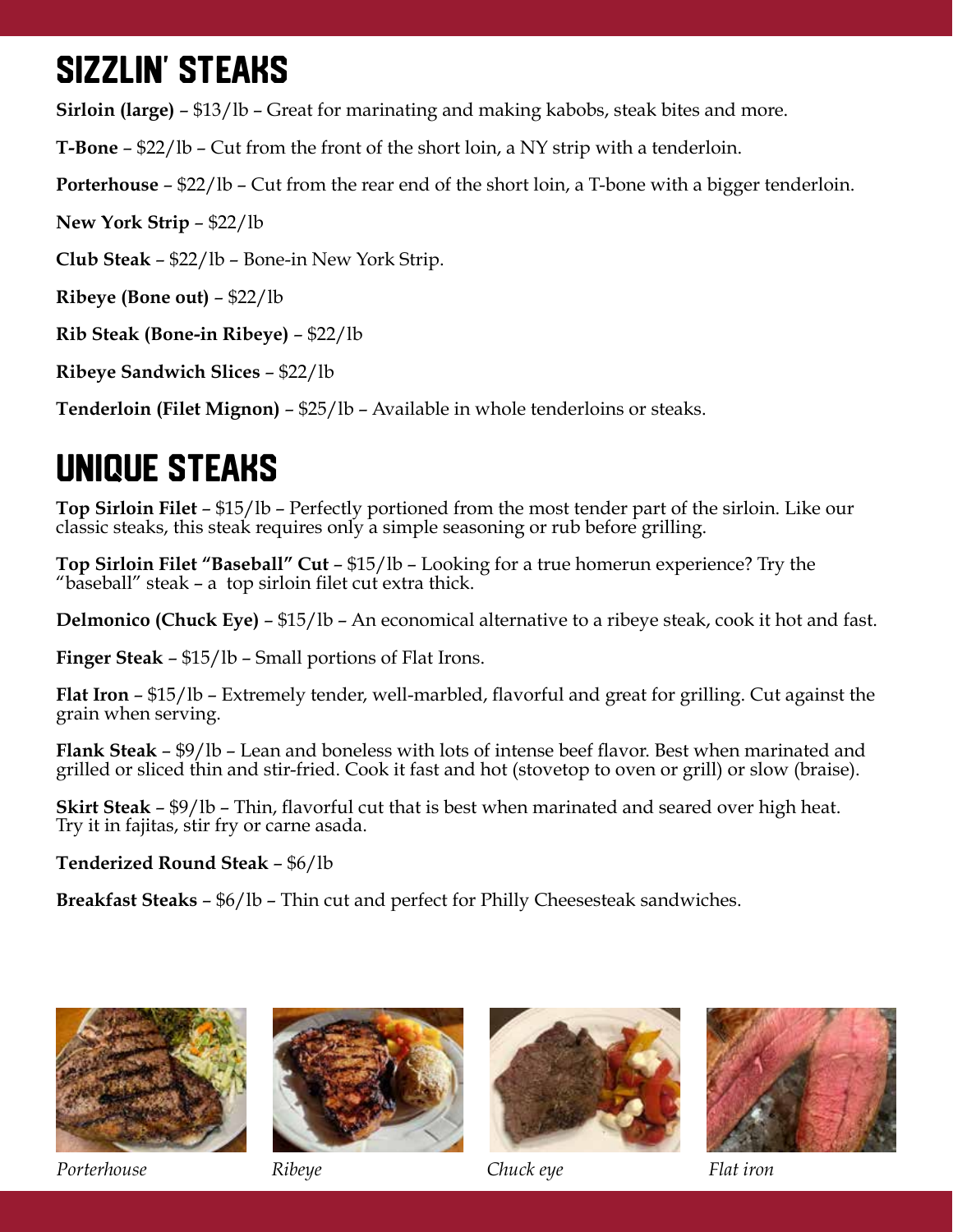# Roasts & ribs

**Chuck Roast** – \$9/lb – Tons of beef flavor. Great for making shredded beef or classic pot roast.

**Sirloin Tip Roast** – \$9/lb – A lean cut perfect for roasting and slicing, or shredded beef with less fat than a chuck roast.

*Roasts average 3 pounds each*

**Rump Roast** – \$9/lb – Lean, boneless and best for slow cooking.

**Tri-Tip Roast** – \$13/lb – Boneless and fairly tender with full flavor. Roast or grill then slice across the grain. A popular cut in California.

**Prime Rib (Standing Rib Roast) – \$15/pound – The holiday classic!** 

**Short Ribs** – \$9/lb – Decadent and tender cut perfect for slow cooked recipes.

**Soup Bones** – \$5/lb – Great for making your own beef broth.

**Beef Shank** – \$5/lb – From the leg, includes plenty of meat and bone marrow for added flavor. Great for low, slow cooking and for making bone broth. Osso-bucco is a classic dish made with this cut.

**Stew Meat** – \$9/lb

**Beef Bacon** – \$9/lb – Lean and flavorful.

## Grilling favorites

**1/4 lb Hamburger Patties** – \$9/pack – 1-lb packages, 4 patties per pack

**1/3 lb Hamburger Patties** – \$12/pack - 1-lb packages, 4 patties per pack

**Country-Style Hot Dogs** – \$9/pack – 8 hot dogs per package, approximately 1 lb

**Side Beef** – \$9/lb – Very similar to side pork, season generously and cook over an open fire.

**Brisket** – \$9/lb – A classic cut for BBQ, great for smoking.

**Ground Beef – \$6/lb – 1-lb tubes**

*Lean and perfect for any recipe!*





*Brisket Sirloin as kebabs Flank steak Short ribs*





**Watch for cheeseburger specials throughout the summer. Cheese made with milk from our dairy cows pairs perfectly with our burgers!**